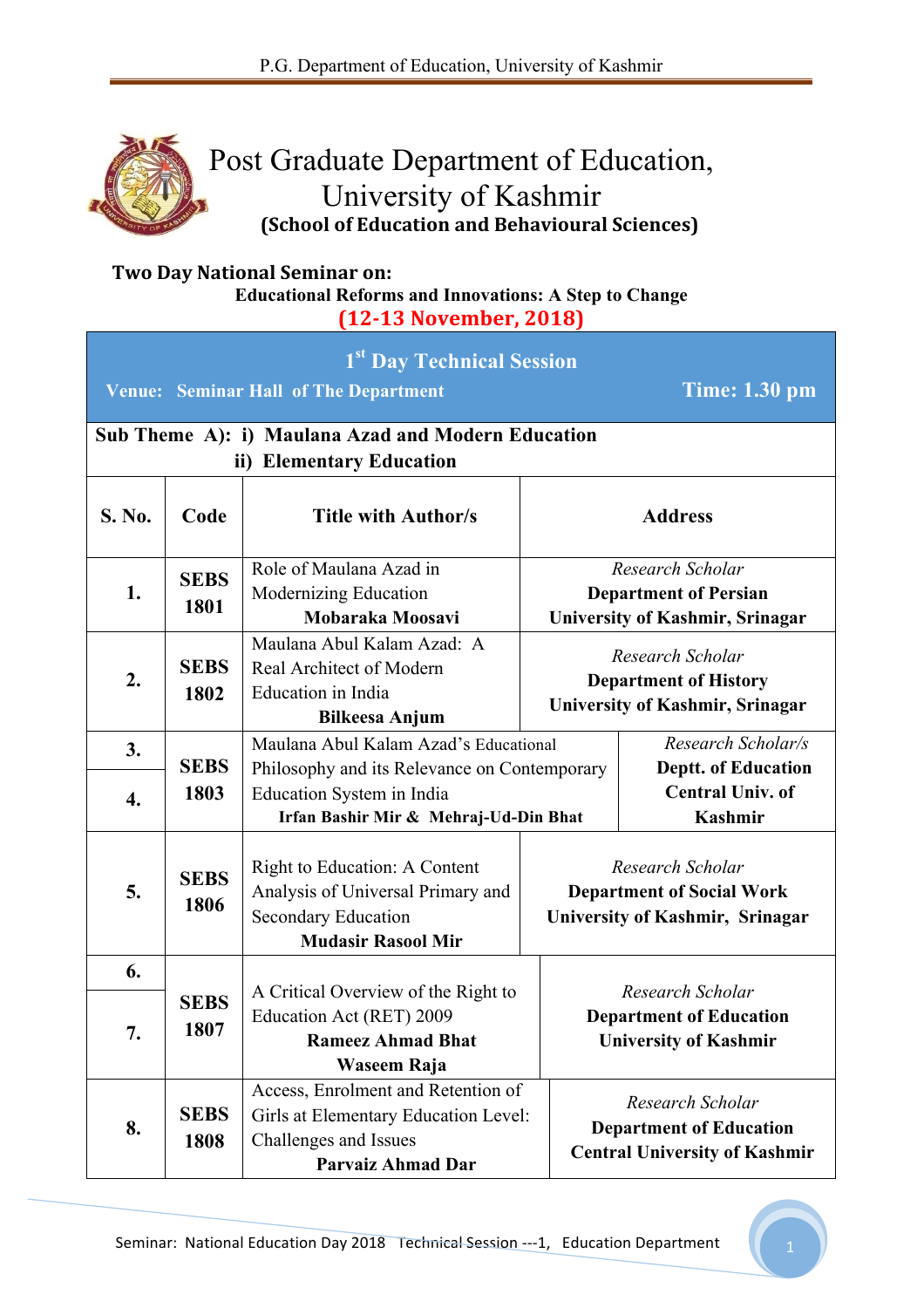|  | P.G. Department of Education, University of Kashmir |  |  |
|--|-----------------------------------------------------|--|--|
|  |                                                     |  |  |

| 9.<br>10.<br>11. | <b>SEBS</b><br>1809                                                                         | Elementary Education in India:<br><b>Challenges and Remedial Measures</b><br><b>Syed Reyaz Ahmad</b><br><b>Irshad Ahmad Kumar</b><br>Saima Gazanfar |  |                                                                                     | <b>Assistant Professor/s</b><br><b>Department of Education</b><br><b>J &amp; K Higher Education</b>                                |                                                                                                                         |  |
|------------------|---------------------------------------------------------------------------------------------|-----------------------------------------------------------------------------------------------------------------------------------------------------|--|-------------------------------------------------------------------------------------|------------------------------------------------------------------------------------------------------------------------------------|-------------------------------------------------------------------------------------------------------------------------|--|
| 12.              | <b>SEBS</b>                                                                                 | <b>Right to Education: Legal</b><br>and Judicial Approach<br><b>Mudassir Nazir</b><br><b>Sabeel Kawoosa</b>                                         |  |                                                                                     | Asstt. Professor<br>Research Scholar<br><b>Vitasta School of</b><br>Department of Law                                              |                                                                                                                         |  |
| 13.              | 1810                                                                                        |                                                                                                                                                     |  |                                                                                     | Jamia Millia Islamia,<br>Law<br><b>New Delhi</b><br><b>Nowgam</b>                                                                  |                                                                                                                         |  |
| 14.              | <b>SEBS</b><br>1885                                                                         | Role of Maulana Abul Kalam Azad<br>in Modernizing Education System<br>in India<br>Abda Shabnam                                                      |  | Research Scholar<br><b>Department of Education</b><br><b>U</b> of Kashmir, Srinagar |                                                                                                                                    |                                                                                                                         |  |
|                  |                                                                                             | <b>SUPPLEMENTARY</b>                                                                                                                                |  |                                                                                     |                                                                                                                                    |                                                                                                                         |  |
| 15.              |                                                                                             | Post Independent Educational                                                                                                                        |  |                                                                                     |                                                                                                                                    |                                                                                                                         |  |
| 16.              | <b>SEBS</b><br>1811                                                                         | Development among Scheduled<br>Castes at Elementary level in District<br>Doda and Ramban, J&K<br>Dr. Ismail Thamarasseri<br><b>Bushan Kumar</b>     |  |                                                                                     | Assistant Professor &<br>Research Scholar<br><b>Dept. of Education</b><br><b>Central University of Kashmir</b>                     |                                                                                                                         |  |
| 17.              | <b>SEBS</b><br>1832                                                                         | Equity, Efficiency and Inclusiveness in<br>Education: An Empirical Analysis of<br>Public and Private Schools<br>Preeti Sharma                       |  |                                                                                     | Research Scholar<br><b>National University of</b><br><b>Educational Planning and</b><br><b>Administration.</b><br><b>New Delhi</b> |                                                                                                                         |  |
| 18.              | <b>SEBS</b><br>1897                                                                         | Maulana Abul Kalam Azad and<br><b>Modern Education</b><br>Prof. Ruhi Jan Kanth                                                                      |  |                                                                                     | Principal<br>Govt. Degree College Magam<br>Budgam                                                                                  |                                                                                                                         |  |
| ***              | <b>SEBS</b><br>1875                                                                         | Contribution of 'Maulana Abul Kalam<br>Azad' in Reforming Educational System of<br>India<br>Ruqaya Ahmad                                            |  |                                                                                     |                                                                                                                                    | <b>Assistant Professor</b><br>(Contract)<br><b>Department of Education</b><br><b>University of Kashmir,</b><br>Srinagar |  |
| $^{+++}$         | <b>SEBS</b><br>1899                                                                         | <b>Elementary Education</b><br><b>Rehmatuulah Mir</b>                                                                                               |  | <b>IGNOU</b>                                                                        |                                                                                                                                    |                                                                                                                         |  |
| ###              | Maulana Azad Aik AzeemTaleemi<br><b>SEBS</b><br>Rehnuma<br>1804<br><b>Haris Hamzah Lone</b> |                                                                                                                                                     |  |                                                                                     | Research Scholar<br><b>Department of Urdu DAVV</b><br><b>University of Indore</b>                                                  |                                                                                                                         |  |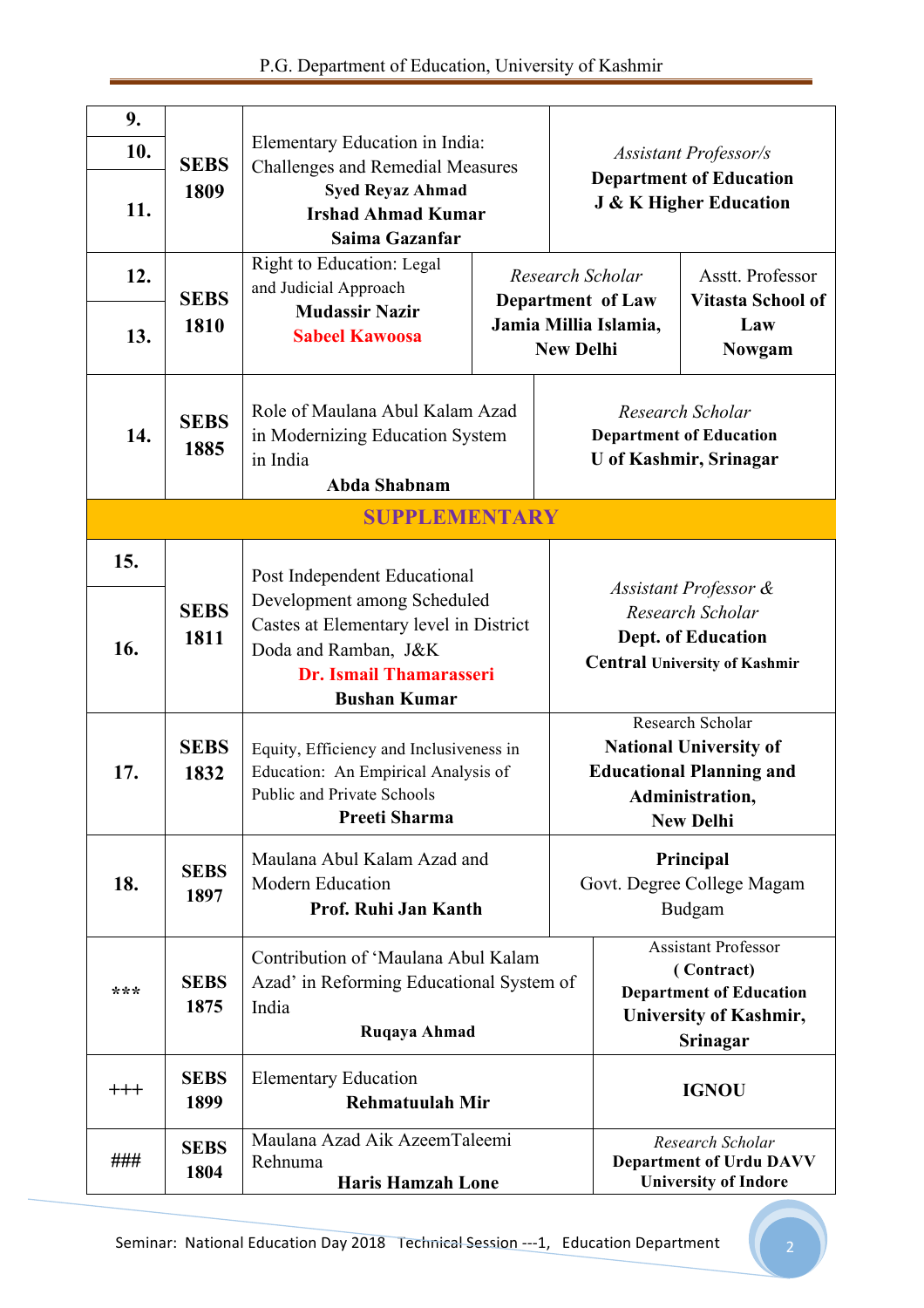| 1st Day Technical Session (Parallel - 1)               |             |                                                       |                                         |                                                |  |  |  |
|--------------------------------------------------------|-------------|-------------------------------------------------------|-----------------------------------------|------------------------------------------------|--|--|--|
| <b>Venue: EMMRC Auditorium</b><br><b>Time: 1.30 pm</b> |             |                                                       |                                         |                                                |  |  |  |
|                                                        |             | Sub Theme $B$ ): i) ICT in Education                  |                                         |                                                |  |  |  |
| ii) MOOCs and E learning                               |             |                                                       |                                         |                                                |  |  |  |
| S. No.                                                 | Code        | <b>Title with Author/s</b>                            |                                         | <b>Address</b>                                 |  |  |  |
|                                                        |             |                                                       |                                         |                                                |  |  |  |
| 18. A                                                  | <b>SEBS</b> | <b>ICT</b> and Pedagogical                            |                                         | Research Scholar                               |  |  |  |
|                                                        | 1812        | Competence of Teachers: A                             |                                         | <b>Department of Education</b>                 |  |  |  |
|                                                        |             | Review                                                | <b>University of Kashmir, Srinagar</b>  |                                                |  |  |  |
|                                                        |             | <b>Hilal Ahmad Malla</b>                              |                                         |                                                |  |  |  |
| 19.                                                    | <b>SEBS</b> | ICT -- Role and Impact on                             |                                         | Research Scholar                               |  |  |  |
|                                                        | 1813        | <b>Enhancing Learning</b>                             |                                         | <b>Department of Education</b>                 |  |  |  |
|                                                        |             | <b>Mehfooza Aashiq</b>                                |                                         | <b>University of Kashmir, Srinagar</b>         |  |  |  |
| 20.                                                    | <b>SEBS</b> | Significance and Challenges of ICT in                 |                                         | Research Scholar                               |  |  |  |
|                                                        | 1814        | <b>Teaching Learning Process</b>                      |                                         | <b>Department of Education</b>                 |  |  |  |
|                                                        |             | <b>Bashir Ahmad Laherwal</b>                          |                                         | <b>University of Kashmir,</b>                  |  |  |  |
| 21.                                                    | <b>SEBS</b> | <b>ICT</b> in Education                               |                                         | Assistant Professor/s (Contractual)            |  |  |  |
| 22.                                                    | 1818        | Dr. Ab Waheed Shah                                    | <b>Department of Education</b>          |                                                |  |  |  |
|                                                        |             | Dr. Bilal Ahmad Bhat                                  | Uni. of Kashmir, South Campus           |                                                |  |  |  |
| 23.                                                    | <b>SEBS</b> | The Role of Mobile Libraries in                       | <b>Department of Library Science</b>    |                                                |  |  |  |
|                                                        | 1819        | Promoting Education                                   | <b>University of Kashmir, Srinagar</b>  |                                                |  |  |  |
| 24.                                                    |             | Rozy Jan & Munazim                                    |                                         |                                                |  |  |  |
| 25.                                                    | <b>SEBS</b> | Role of ICT in Classroom                              |                                         | Research Scholar                               |  |  |  |
|                                                        | 1820        | <b>Teaching-Learning Process</b>                      |                                         | Dept. of Education & Psychology                |  |  |  |
| 26.                                                    |             | Kounsar Jabeen &                                      |                                         | <b>Aligarh Muslim University</b>               |  |  |  |
|                                                        |             | <b>Abdul Raffie Naik</b>                              |                                         |                                                |  |  |  |
| 27.                                                    | <b>SEBS</b> |                                                       |                                         | Research Scholar,                              |  |  |  |
|                                                        | 1837        | Modular Object Oriented Dynamic                       |                                         | Asstt. Professor (Contract)                    |  |  |  |
| 28.                                                    |             | Learning Environment (MOODLE):                        |                                         | Professor                                      |  |  |  |
|                                                        |             | An Open Learning Platform                             |                                         | <b>Department of Education</b>                 |  |  |  |
| 29.                                                    |             | Ms. Hafsah Jan,                                       |                                         | University of Kashmir,                         |  |  |  |
|                                                        |             | Dr. Syed Noor ul Amin,<br>Prof. Mohammad Iqbal Mattoo |                                         | Srinagar                                       |  |  |  |
|                                                        |             |                                                       |                                         |                                                |  |  |  |
| 30.                                                    | <b>SEBS</b> | The Efficacy of Multi-media in                        |                                         | Research Scholar,                              |  |  |  |
|                                                        | 1890        | <b>Education System-Some</b>                          |                                         | School of Studies in Public Administration     |  |  |  |
| 31.                                                    |             | Reflections                                           |                                         | Vikram University, Ujjain<br>Research Scholar, |  |  |  |
|                                                        |             | <b>Khursheed Ahmad Bhat,</b>                          | Deptt. of Social Work, Univ. of Kashmir |                                                |  |  |  |
| 32.                                                    |             | Shabana Khurshid and                                  |                                         | Director, Directorate of Lifelong Learning,    |  |  |  |
|                                                        |             | Dr. Gh. Hassan Mir                                    | University of Kashmir                   |                                                |  |  |  |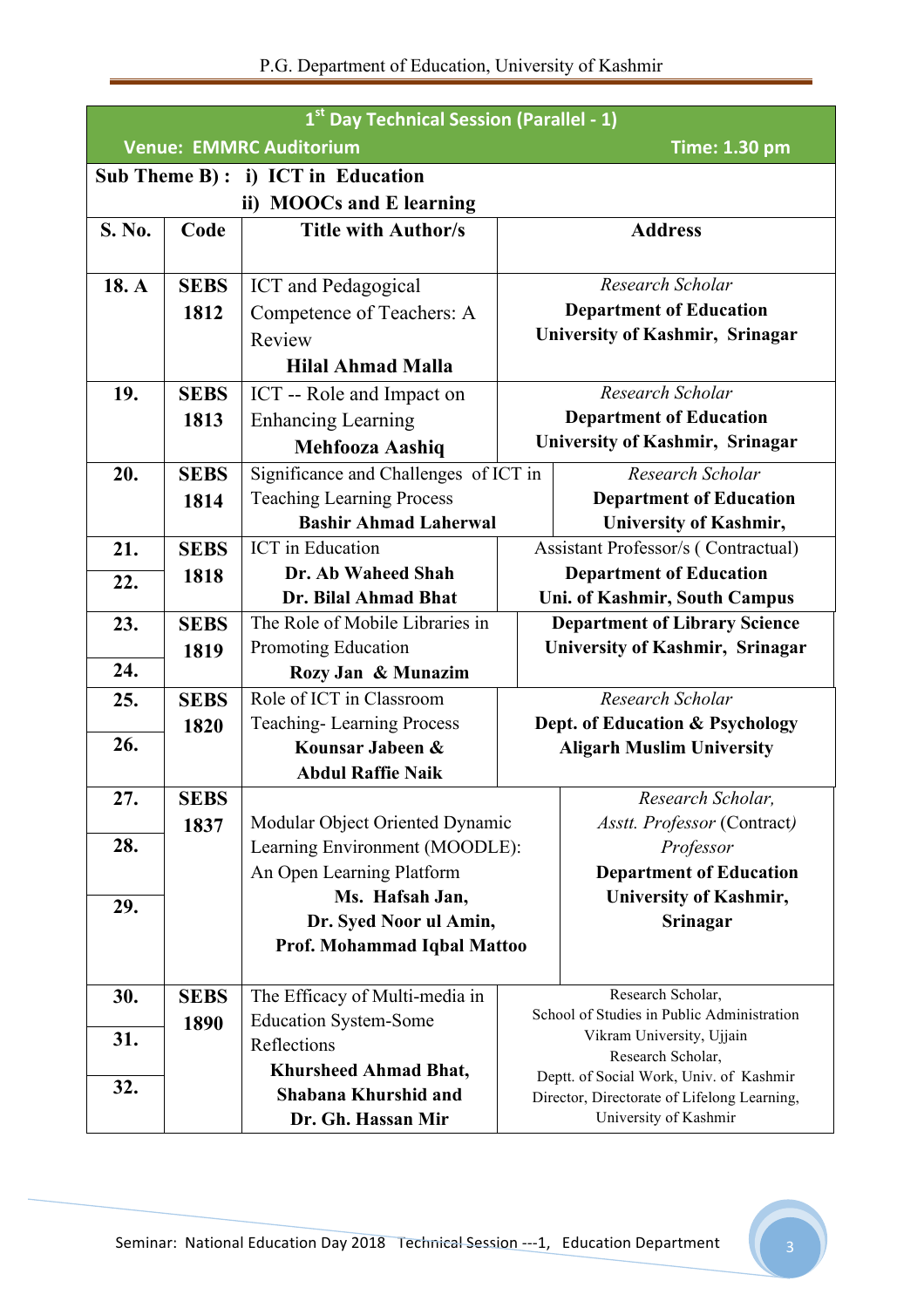P.G. Department of Education, University of Kashmir

| 33.                                                    | <b>SEBS</b>    | Role of ICT in Higher Education                   | Research Scholar                       |  |  |  |
|--------------------------------------------------------|----------------|---------------------------------------------------|----------------------------------------|--|--|--|
|                                                        | 1882           | <b>Hadiya Habib</b>                               | <b>Department of Education</b>         |  |  |  |
|                                                        |                |                                                   | <b>University of Kashmir</b>           |  |  |  |
|                                                        |                |                                                   |                                        |  |  |  |
| 34.                                                    | <b>SEBS</b>    | Internet Usage and Academic                       | Research Scholar                       |  |  |  |
|                                                        | 1886           | Achievement: School Location                      | Department of Education                |  |  |  |
|                                                        |                | Differences in 10 <sup>th</sup> Class Students of | Central University of Kashmir,         |  |  |  |
|                                                        |                | Kashmir Valley                                    | Srinagar                               |  |  |  |
|                                                        |                | <b>Sajad Ahmad Mir</b>                            |                                        |  |  |  |
|                                                        | <b>SEBS</b>    | Information & Communication                       | <b>EMMRC</b>                           |  |  |  |
| 35.                                                    | 1887           | Technology in Higher Education in                 | University of Kashmir, Srinagar        |  |  |  |
|                                                        |                | India: Prospects & Challenges                     |                                        |  |  |  |
|                                                        |                | <b>Tariq Abdullah Khawar</b>                      |                                        |  |  |  |
| 36                                                     |                | <b>ICT</b> Innovations in Education:              | Assistant Professor (Contract)         |  |  |  |
|                                                        | <b>SEBS</b>    | <b>Assessment of Government Initiatives</b>       | <b>Department of Education,</b>        |  |  |  |
|                                                        | 1895           | and ICT Implementation                            | University of Kashmir,                 |  |  |  |
|                                                        |                | Dr. Showkat Ahmad Rather                          | Srinagar                               |  |  |  |
| ***                                                    | <b>SEBS</b>    | ICT in Teaching Learning -                        |                                        |  |  |  |
|                                                        | 1898           | <b>Uses and Barriers</b>                          | Research Scholar*                      |  |  |  |
|                                                        |                | Rukhsana Akhter* &                                | Senior Assistant Professor**           |  |  |  |
|                                                        |                | Dr. Gulshan Wani**                                | <b>Department of Education,</b>        |  |  |  |
|                                                        |                |                                                   | <b>University of Kashmir, Srinagar</b> |  |  |  |
| 1 <sup>st</sup> Day Technical Session (Parallel -- II) |                |                                                   |                                        |  |  |  |
|                                                        |                | <b>Venue: Seminar Hall Department of Law</b>      | <b>Time: 1.30 pm</b>                   |  |  |  |
|                                                        | Sub Theme (C): | <b>Inclusive Education</b>                        |                                        |  |  |  |
| S. No.                                                 | Code           | <b>Title with Author</b>                          | <b>Address</b>                         |  |  |  |
|                                                        | <b>SEBS</b>    | Archetype of Inclusive Education:                 | Research Scholar                       |  |  |  |
| 37.                                                    | 1821           | Approaches Scope and Content                      | <b>Department of Persian</b>           |  |  |  |
|                                                        |                | <b>Syed Shafi</b>                                 | University of Kashmir, Srinagar        |  |  |  |
|                                                        |                |                                                   | Research Scholar                       |  |  |  |
| 38.                                                    |                |                                                   |                                        |  |  |  |
|                                                        | <b>SEBS</b>    | Importance of Inclusive Education                 | <b>Department of Education</b>         |  |  |  |
|                                                        | 1822           | <b>Nusrat Bashir</b>                              | University of Kashmir, Srinagar        |  |  |  |
|                                                        |                |                                                   |                                        |  |  |  |
| 39.                                                    |                | From Special Schools to Inclusive                 | <b>Assistant Professor (Contract)</b>  |  |  |  |
|                                                        | <b>SEBS</b>    | Education-A Way Forward                           | <b>Department of Education</b>         |  |  |  |
|                                                        | 1805           | Dr. Kawsar Hafeez,                                | <b>University of Kashmir, South</b>    |  |  |  |
| 40.                                                    |                | Dr. Javaid Ahmad Ittoo                            | Campus                                 |  |  |  |
|                                                        |                |                                                   | <b>Associate Professor</b>             |  |  |  |
|                                                        | <b>SEBS</b>    | Value of Inclusive Education                      | <b>Department of Education</b>         |  |  |  |
| 41.                                                    | 1831           | Dr. Najmah Peerzada                               | University of Kashmir,                 |  |  |  |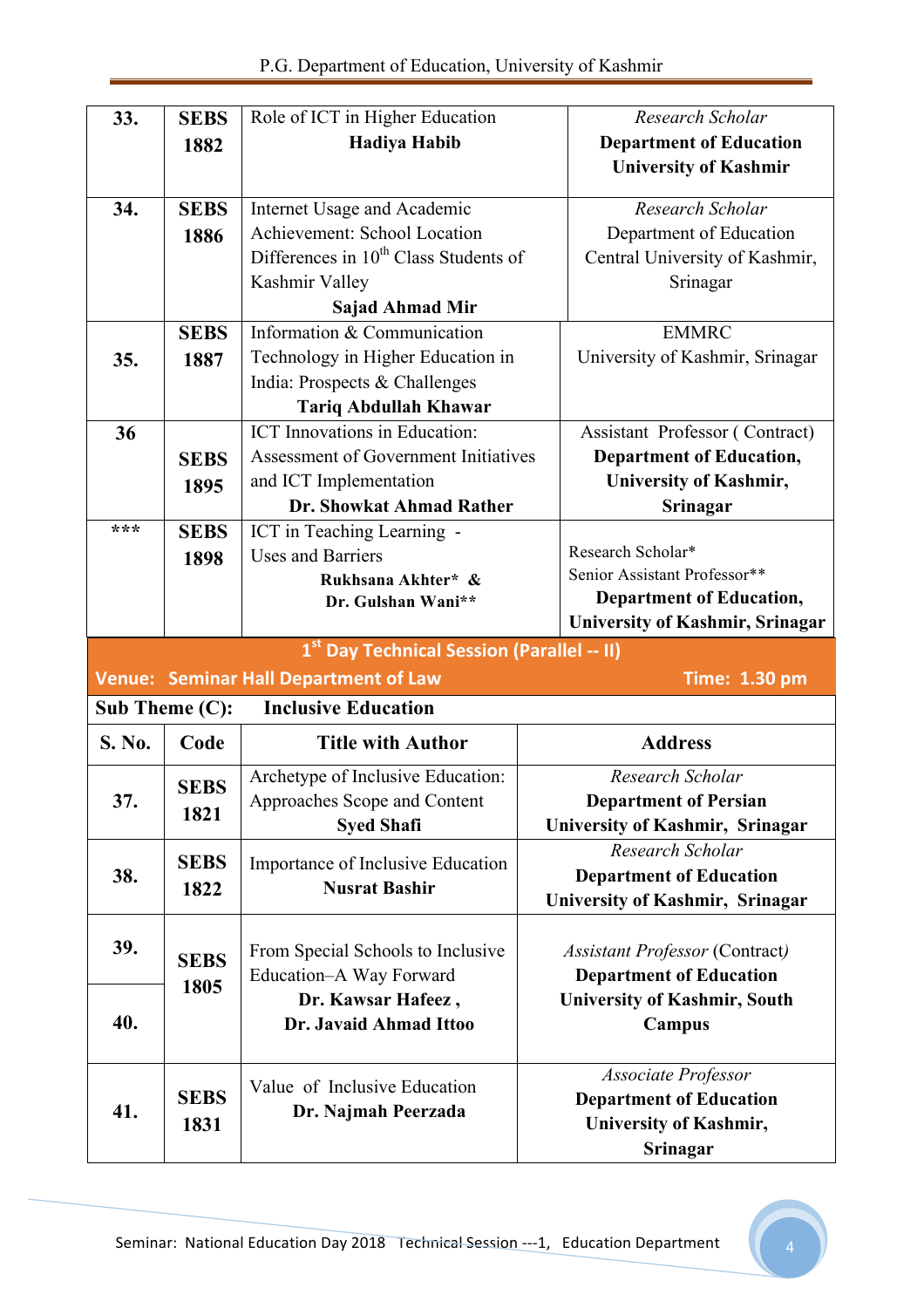|                      | <b>SEBS</b> | Disabilities Act 1995 and its<br><b>Educational Impact</b>  |                                            | Research<br>Scholar                                           |  | Associate Professor                    |
|----------------------|-------------|-------------------------------------------------------------|--------------------------------------------|---------------------------------------------------------------|--|----------------------------------------|
| 42.                  | 1824        | <b>Altaf Hussain Ganie</b>                                  |                                            |                                                               |  | <b>Department of Education</b>         |
| 43.                  |             | Dr. M. Y. Ganai                                             |                                            |                                                               |  | <b>University of Kashmir, Srinagar</b> |
|                      | <b>SEBS</b> | Inclusive Education in India                                |                                            |                                                               |  | <b>Assistant Professor</b>             |
| 44.                  | 1834        | Dr. Rajni Bala                                              |                                            | <b>Shah Satnam Ji College of Education,</b><br>Sirsa, Haryana |  |                                        |
|                      |             | Implementation of Inclusive                                 |                                            |                                                               |  | <b>Assistant Professor</b>             |
|                      | <b>SEBS</b> | Education: Need to Create an inclusive                      | P.G. Department                            |                                                               |  |                                        |
| 45.                  | 1878        | Culture .Dr. Nishta Rana                                    |                                            | <b>MIER College of Education</b>                              |  |                                        |
|                      |             | Inclusive Education:                                        |                                            |                                                               |  | <b>Assistant Professor</b>             |
|                      | <b>SEBS</b> | <b>Understanding its Various Facets</b>                     |                                            | Department of Education,<br>South Campus, University of       |  |                                        |
| 46.                  | 1891        | <b>Moomin Jan</b>                                           |                                            |                                                               |  |                                        |
|                      |             |                                                             |                                            |                                                               |  | Kashmir                                |
|                      | <b>SEBS</b> | Inclusive Education in India:                               |                                            |                                                               |  | Research Scholar                       |
| 47.                  | 1892        | Concept, Need and Benefits                                  |                                            | <b>Department of Education</b>                                |  |                                        |
|                      |             | <b>Rohi Fayaz</b>                                           |                                            |                                                               |  | University of Kashmir,                 |
| 48.                  |             | Socio-Economic Inclusion of Differently                     |                                            |                                                               |  | Research Scholar                       |
|                      | <b>SEBS</b> | abled Persons in Jammu & Kashmir: A                         |                                            |                                                               |  | <b>Department of Education</b>         |
|                      | 1893        | Study of Education Attainment and                           | Univ. of Kashmir,<br><b>History (CCAS)</b> |                                                               |  |                                        |
| 49.                  |             | Occupational Structure.<br>Mohammad Sultan & Nasir Nabi     |                                            |                                                               |  |                                        |
|                      |             | Indian Version of Inclusive                                 |                                            | <b>Assistant Professor</b>                                    |  |                                        |
| 50.                  |             | Education Diversity Responsive -                            |                                            |                                                               |  | &                                      |
|                      | <b>SEBS</b> | Subaltern Perspective.                                      |                                            | Research Scholar<br><b>Department of Education</b>            |  |                                        |
| 51.                  | 1825        | Dr. Kounsar Jan                                             |                                            |                                                               |  |                                        |
|                      |             | <b>Wahid Ahmad Dar</b>                                      | University of Kashmir, Srinagar            |                                                               |  |                                        |
|                      |             | Psychological Profile of                                    |                                            |                                                               |  | Asstt. Professor   Associate Professor |
|                      |             | Differently-abled with Special                              |                                            |                                                               |  |                                        |
| 52.                  | <b>SEBS</b> | Reference to Physical Impairment                            |                                            |                                                               |  |                                        |
|                      | 1826        | Dr. Aqueel Ahmad Pandith                                    |                                            |                                                               |  | <b>Deptt of Education</b>              |
| 53.                  |             | Dr. M. Y. Ganai                                             |                                            | University of Kashmir, Srinagar                               |  |                                        |
|                      |             | $1st$ Day Parallel Session - III                            |                                            |                                                               |  |                                        |
|                      |             | <b>Venue: Seminar Hall Department of Management Studies</b> |                                            |                                                               |  | <b>Time: 1.30pm</b>                    |
| <b>Sub Theme D):</b> |             | <b>Innovative Practices in Teacher Education</b>            |                                            |                                                               |  |                                        |
| S. No.               | Code        | <b>Title with Author/s</b>                                  |                                            |                                                               |  | <b>Address</b>                         |
|                      |             | <b>Innovative and Effective Practices</b>                   |                                            |                                                               |  |                                        |
|                      | <b>SEBS</b> | in Teaching and Learning: Modern                            |                                            |                                                               |  | Research Scholar                       |
| 54.                  | 1839        | Concept of Teacher Education                                |                                            | <b>Department of Education</b>                                |  |                                        |
|                      |             | Qudsiya Jan                                                 |                                            |                                                               |  | University of Kashmir, Srinagar        |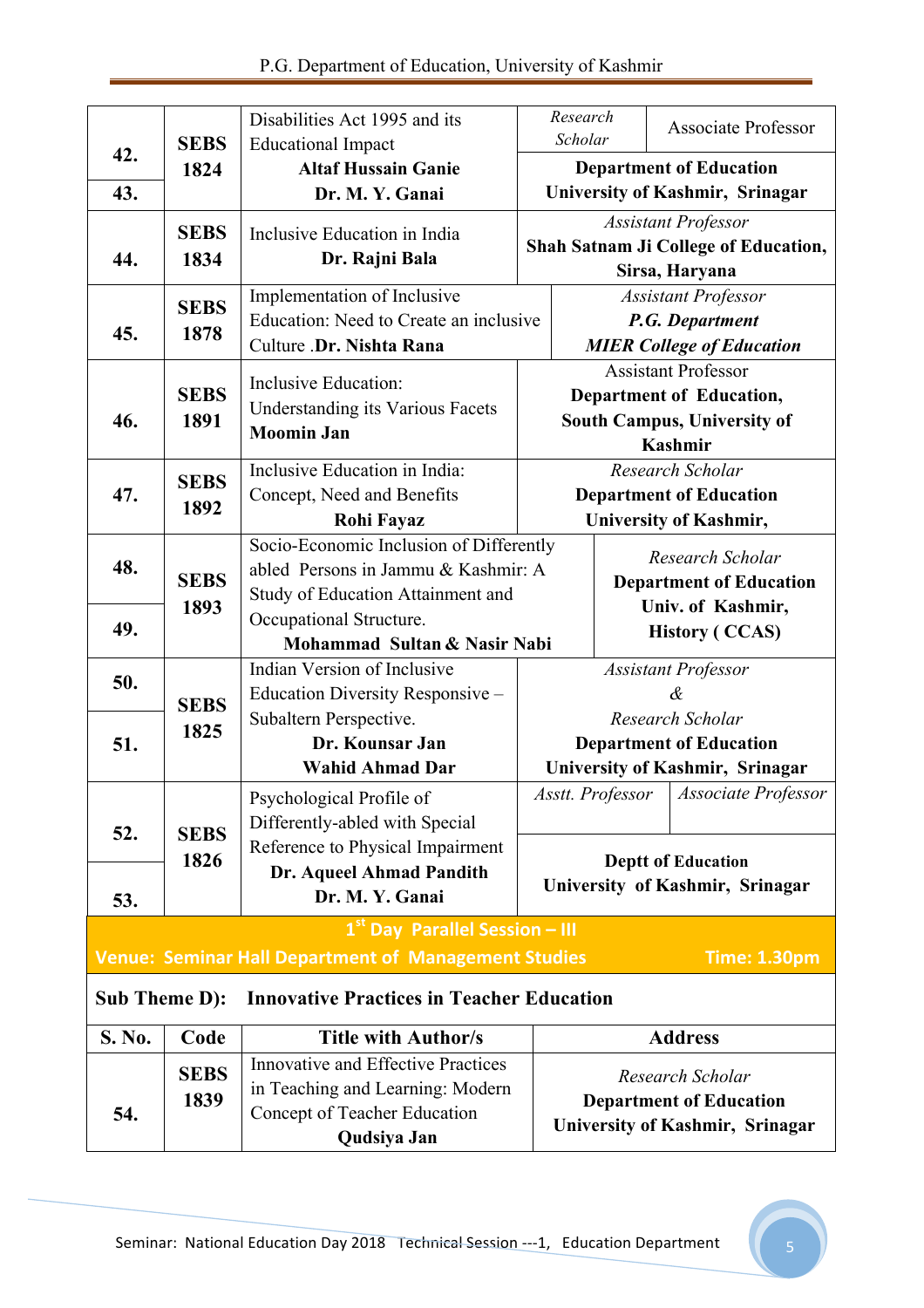| 55.        | <b>SEBS</b>         | Faculty Development Programmes in<br>Kashmir University: Challenges and                                                                               |                                                                                                                       | <b>Research Scholars</b><br><b>CCAS</b> , University of                                            |  |
|------------|---------------------|-------------------------------------------------------------------------------------------------------------------------------------------------------|-----------------------------------------------------------------------------------------------------------------------|----------------------------------------------------------------------------------------------------|--|
| 56.        | 1840                | Prospects<br>Yasmeena Ara & Nurgiss Nazir                                                                                                             |                                                                                                                       | Kashmir, Srinagar                                                                                  |  |
| 57.        | <b>SEBS</b><br>1841 | <b>Innovative Education and Schools</b><br><b>Innara Gull</b>                                                                                         |                                                                                                                       | Research Scholar<br><b>Department of History</b><br>Univ of Kashmir, Srinagar                      |  |
| 58.        | <b>SEBS</b>         | Enhancing the Teacher<br>Effectiveness and Learner's<br><b>Educational Process through</b><br>Innovative Methods: Neuro-                              | Research Scholar<br><b>Deptt. of Educational</b><br><b>Technology</b>                                                 | Department of<br><b>Education</b><br><b>University of</b>                                          |  |
| 59.        | 1849                | <b>Cognitive Based Intervention</b><br><b>Strategies Tehseen Sartaj</b><br><b>Zahida Yasin</b>                                                        | <b>Bharathidasan</b><br><b>University Tamil</b><br><b>Nadu</b>                                                        | Kashmir,<br>Srinagar                                                                               |  |
| 60.        | <b>SEBS</b><br>1847 | Attitude of Pre- primary Teachers:<br>A Comparative Study<br><b>Aasia Maqbool</b>                                                                     | <b>Assistant Professor</b><br><b>Department of Education</b><br><b>University of Kashmir, Srinagar</b>                |                                                                                                    |  |
| 61.        | <b>SEBS</b><br>1843 | <b>Factors Promoting Teacher</b><br>Effectiveness<br><b>Rayees Ahmad Dar</b><br>Dr. Najmah Peerzada                                                   | Research Scholar & Assistant<br>Professor<br><b>Department of Education</b><br><b>University of Kashmir, Srinagar</b> |                                                                                                    |  |
| 62.<br>63. | <b>SEBS</b><br>1851 | A Study on Factors Promoting<br>Teacher Effectiveness and its<br>Influence on Students Learning<br><b>Sunobar Rashid</b><br><b>Sumia Majeed Badam</b> | <b>Department of Education</b><br><b>Central University of Kashmir</b>                                                |                                                                                                    |  |
| 64.        | <b>SEBS</b><br>1856 | Teacher Education and Innovative<br>Practices: Some Factors and<br>Suggestions                                                                        | Research<br>Scholar<br>Department of                                                                                  | Research Scholar<br>Department of<br>Psychology                                                    |  |
| 65.        |                     | <b>Abdul Majeed Dar</b><br><b>Suhail Ahmad Bhat</b>                                                                                                   | <b>English</b><br><b>JNU</b>                                                                                          | <b>University of</b><br><b>Kashmir</b>                                                             |  |
| 66.        | <b>SEBS</b><br>1857 | Developing Teaching Effectiveness:<br>A Study on Improvement of<br>Teaching Effectiveness of Pre-<br><b>Service Teachers</b>                          | <i>Assistant</i><br>Professor<br><b>Amity</b>                                                                         | <b>Head Department</b><br>of Education<br><b>Gautam Budda</b>                                      |  |
| 67.        |                     | Raj Lakshmi Raina<br><b>Dr. Vinod Kumar Shanwal</b>                                                                                                   | University<br><b>New Delhi</b>                                                                                        | University<br><b>NOIDA</b>                                                                         |  |
| 68.<br>69. | <b>SEBS</b><br>1848 | <b>Teacher Effectiveness and Factors</b><br>Promoting Teacher Effectiveness<br><b>Syed IramTabish</b><br><b>Ashaq Ahmad Ganai</b>                     |                                                                                                                       | <b>Research Scholars</b><br><b>Department of Education</b><br><b>Central University of Kashmir</b> |  |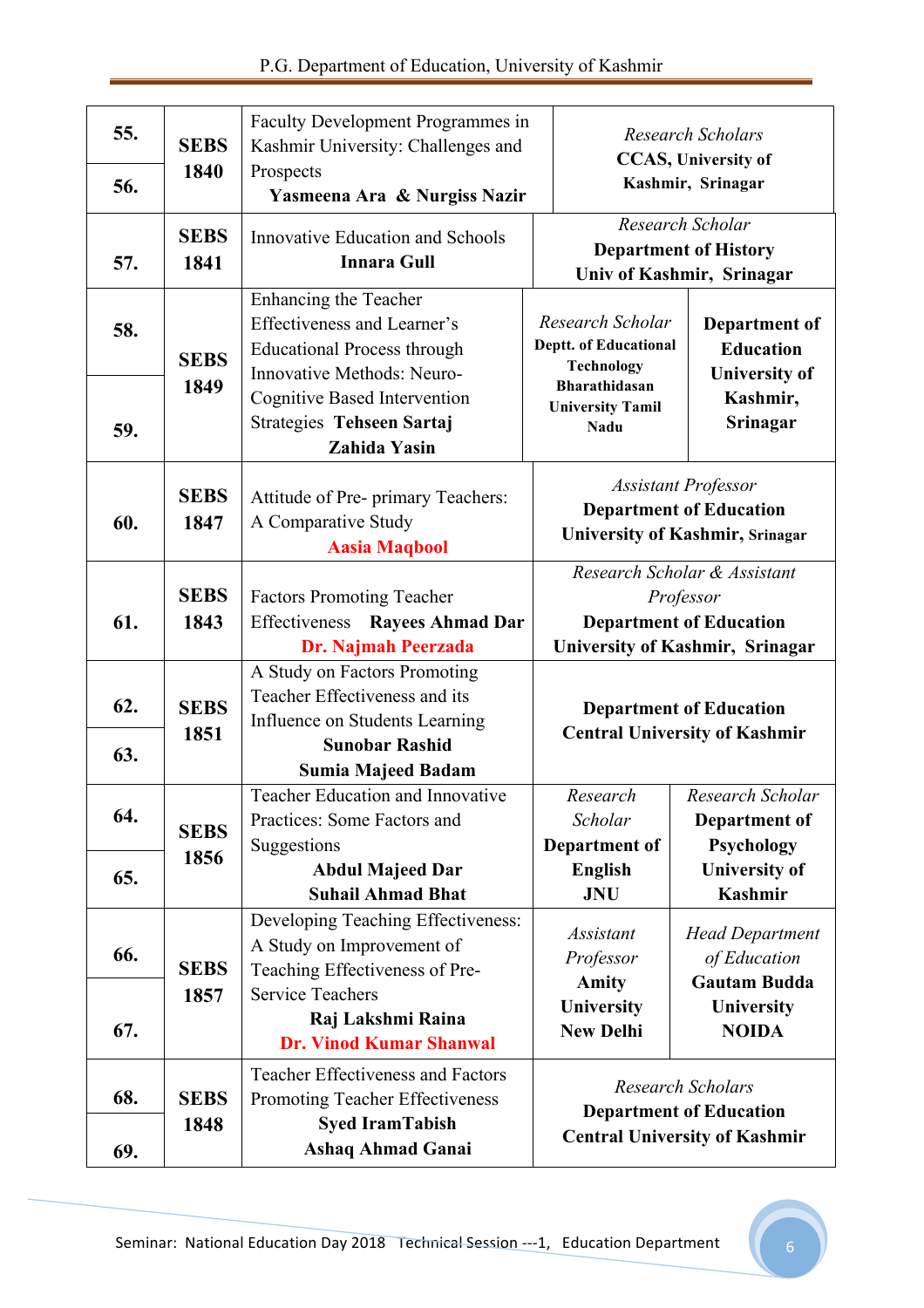| 70.                                   | <b>SEBS</b><br>1844 | New Challenges in Teacher<br><b>Education and Digital Experiences</b><br>of Students<br><b>Wahid Ahmad Dar</b>                                                  | Research Scholar<br><b>Department of Education</b><br>Univ. of Kashmir, Srinagar                               |                                                                                             |                                                  |  |
|---------------------------------------|---------------------|-----------------------------------------------------------------------------------------------------------------------------------------------------------------|----------------------------------------------------------------------------------------------------------------|---------------------------------------------------------------------------------------------|--------------------------------------------------|--|
| 71.                                   | <b>SEBS</b><br>1855 | Teacher Professional Development in the<br>Context of Information and Communication<br>Technology<br>Osia Majid, Rehana Rasool,<br><b>Mohammad Iqbal Mattoo</b> |                                                                                                                | Research Scholar<br><b>Department of Education</b><br><b>Mewar University,</b><br>Rajasthan |                                                  |  |
| ***                                   | <b>SEBS</b><br>1876 | Factors Related to Attitude of<br>Teachers Towards Teaching:<br>A Comparative Study<br><b>Mohammad Amin Dar</b>                                                 | <b>Assistant Professor</b><br><b>Department of Education</b><br>Univ. of Kashmir, Srinagar                     |                                                                                             |                                                  |  |
| $+++$                                 | <b>SEBS</b><br>1881 | Innovative Practices in Teacher<br><b>Education: Concept and Contours</b><br>Anjum Amin &<br>Dr. Tasleema Jan                                                   | Research Scholar<br><b>Associate Professor</b><br><b>Department of Education</b><br>Univ. of Kashmir, Srinagar |                                                                                             |                                                  |  |
| ###                                   | <b>SEBS</b><br>1852 | Innovative practices in teacher<br>education: Issues and Challenges<br><b>Ajaz Ahmad Magray</b><br><b>Mudasir Abdullah</b>                                      | <b>Assistant Professor</b><br>Research Scholar<br><b>Central University of Kashmir</b>                         |                                                                                             |                                                  |  |
| 2 <sup>nd</sup> Day Technical Session |                     |                                                                                                                                                                 |                                                                                                                |                                                                                             |                                                  |  |
|                                       |                     | Venue: Seminar Hall of the Department of Education                                                                                                              |                                                                                                                |                                                                                             | <b>Time: 10.30 am</b>                            |  |
| Sub Theme $(E)$ :                     |                     | <b>Student Support Initiatives</b>                                                                                                                              |                                                                                                                |                                                                                             |                                                  |  |
| S. No.                                | Code                | <b>Title with Author/s</b>                                                                                                                                      |                                                                                                                |                                                                                             | <b>Address</b>                                   |  |
| 72.                                   | <b>SEBS</b><br>1835 | Examination Reforms-A Step to                                                                                                                                   |                                                                                                                |                                                                                             | Research Scholar<br><b>Department of Persian</b> |  |
|                                       |                     | Change in Education<br><b>Nusrat Rashid</b>                                                                                                                     |                                                                                                                |                                                                                             | <b>University of Kashmir, Srinagar</b>           |  |
| 73.                                   |                     | Contemporary Issues and Concerns<br>of Higher Education in India: A                                                                                             | Assistant Professor &                                                                                          |                                                                                             |                                                  |  |
| 74.                                   | <b>SEBS</b>         | Study                                                                                                                                                           | Research Scholar                                                                                               |                                                                                             |                                                  |  |
|                                       | 1861                | Dr. Manzoor Hussain                                                                                                                                             | <b>Department of Sociology University</b>                                                                      |                                                                                             |                                                  |  |
| 75.                                   |                     | <b>Manzoor Ahmad Khan</b><br><b>Gousia Yaseen</b>                                                                                                               |                                                                                                                |                                                                                             | of Kashmir, Srinagar                             |  |
|                                       |                     | Career Selection and the                                                                                                                                        |                                                                                                                |                                                                                             | Research Scholar/s                               |  |
| 76.                                   | <b>SEBS</b>         | <b>Responsible Factors</b>                                                                                                                                      | Lovely                                                                                                         |                                                                                             | Department of                                    |  |
|                                       | 1863                | <b>Lateef Ahmad Mir</b>                                                                                                                                         | Professional                                                                                                   |                                                                                             | <b>Education Univ. of</b>                        |  |
| 77.                                   |                     | <b>Irshad Ahmad Najar</b>                                                                                                                                       | University                                                                                                     |                                                                                             | Kashmir,                                         |  |